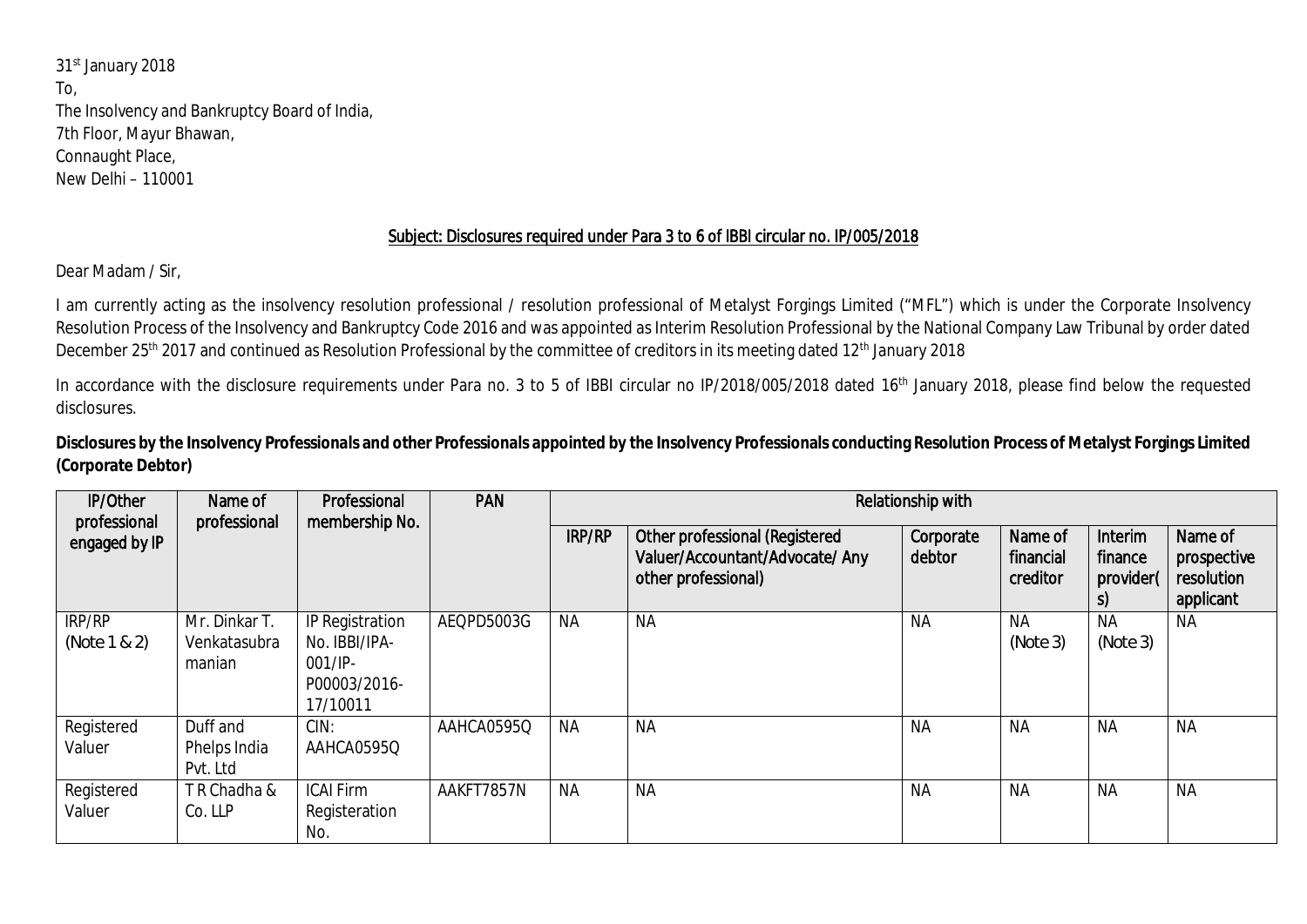| <b>IP/Other</b><br>professional                | Name of<br>professional                    | Professional<br>membership No.                          | <b>PAN</b> | Relationship with |                                                                                          |                     |                                     |                                       |                                                   |
|------------------------------------------------|--------------------------------------------|---------------------------------------------------------|------------|-------------------|------------------------------------------------------------------------------------------|---------------------|-------------------------------------|---------------------------------------|---------------------------------------------------|
| engaged by IP                                  |                                            |                                                         |            | <b>IRP/RP</b>     | Other professional (Registered<br>Valuer/Accountant/Advocate/ Any<br>other professional) | Corporate<br>debtor | Name of<br>financial<br>creditor    | Interim<br>finance<br>provider(<br>S) | Name of<br>prospective<br>resolution<br>applicant |
|                                                |                                            | 006711N/N5000<br>28                                     |            |                   |                                                                                          |                     |                                     |                                       |                                                   |
| Advocate                                       | Shardul<br>Amarchand<br>Mangaldas<br>(SAM) | 562 of 2015<br>(Partnership)<br>registration<br>number) | ACTFS7010H | <b>NA</b>         | <b>NA</b>                                                                                | <b>NA</b>           | <b>NA</b>                           | <b>NA</b>                             | <b>NA</b>                                         |
| Other<br>Professional-<br><b>Stock Auditor</b> | GD Apte & Co.<br>Chartered<br>Accountants  | Firm registration<br>No. 100515W                        | AAHFG5198A | <b>NA</b>         | <b>NA</b>                                                                                | <b>NA</b>           | <b>IDBI Bank</b><br>– A<br>(Note 4) | <b>NA</b>                             | <b>NA</b>                                         |

In accordance with the requirements under Para no. 7 of the IBBI circular no IP/2018/005/2018 dated 16th January 2018, I would like to confirm that 'other professionals' (please see list attached) engaged by me have been appointed on an arm's length basis.

Notes:

- 1. Mr. Dinkar T. Venkatasubramanian is a full time partner with EY Restructuring LLP who is supporting the RP in rendering his services.
- 2. With respect to disclosure in respect of 'C' or 'D' category, we understand that this is applicable only to individuals (IRP/ RP) and, therefore, is not applicable to the firms that are advisors to the IRP/ RP.
- 3. With respect to disclosure relating to shareholding' in Financial Creditors held by the Partners of EY Restructuring LLP and their relatives, we are unable to provide complete disclosure at this stage and the same will be provided in due course. However, we can confirm that no one holds any material shareholding (more than 1%) in any financial creditor.
- 4. G D Apte & Co. Chartered Accountants conducted statutory audit services for FY14-15; the Partner of the firm is Prakash P. Kulkarni. During the tenure, the firm derived more than 5% of gross revenue in a year from professional services.

5. Please refer to Annexure for breakdown of other professionals and financial creditors with respect to MFL

Thanking you Mr. Dinkar T. Venkatasubramanian IP Registration No. IBBI/IPA-001/IP-P00003/2016-17/10011 Resolution professional